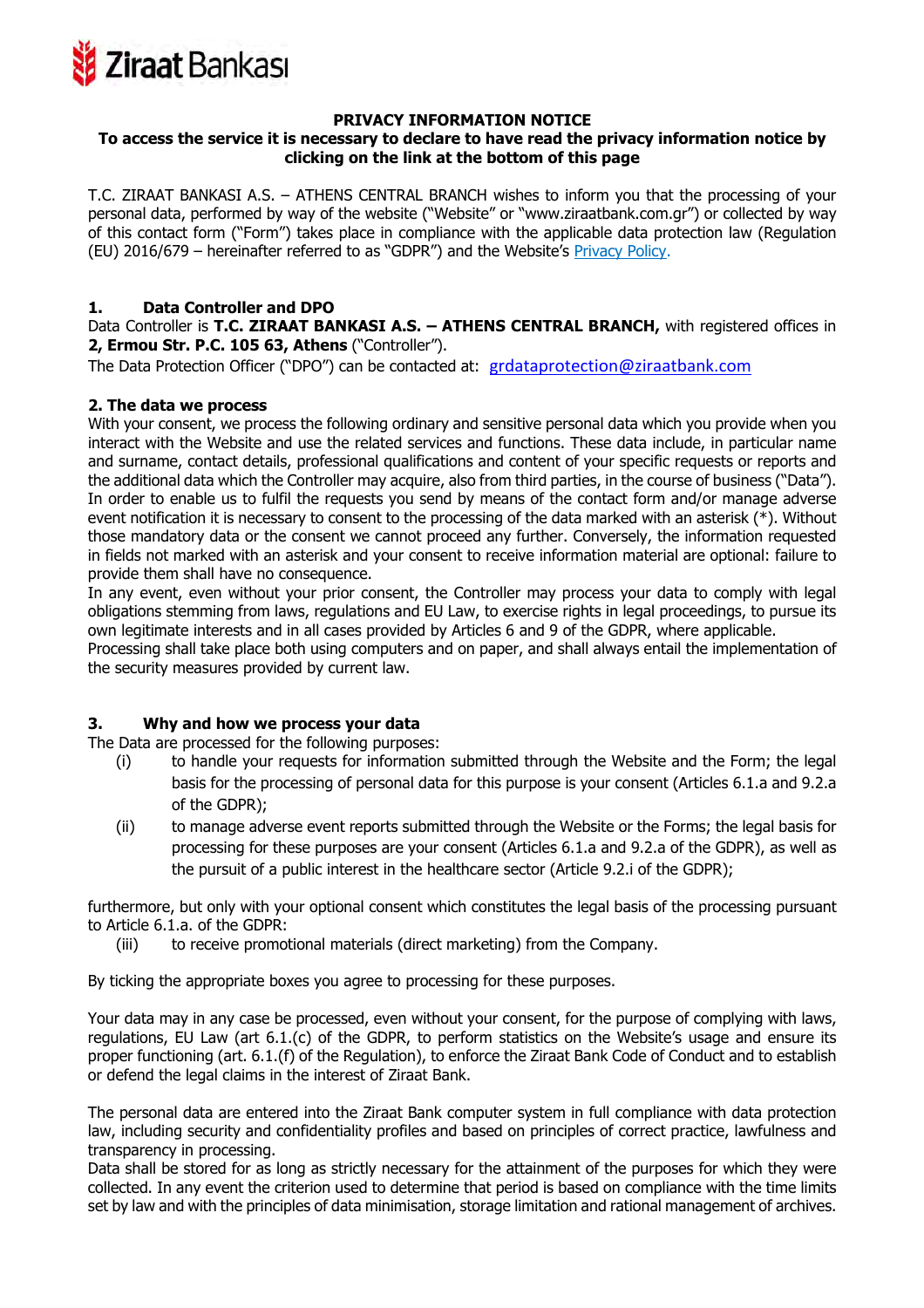

All your data will be processed on paper or by means of automated instruments, which in any case ensure an appropriate level of security and confidentiality.

### **4. Persons who have access to the Data**

The Data are processed electronically and manually according to procedures and logics relating to the abovementioned purposes and are accessible by the Controller's staff authorised to process personal Data and their supervisors, and in particular to staff belonging to the following categories: technical, IT and administrative staff, product managers, device vigilance staff, as well as other individuals who need to process the data to perform their job duties. The Data may be communicated, also in countries outside the European Union ("Third Countries") to: (i) institutions, authorities, public bodies for their institutional purposes; (ii) professionals, independent consultants –individually or in partnerships- and other third parties and providers which supply to the Controller commercial, professional or technical services required to operate the Website (e.g., provision of IT and Cloud Computing services), in order to pursue the purposes specified above and to support the Bank with the provision of the services you requested; (iii) third parties in the event of mergers, acquisitions, transfers of business -or branches thereof-, audits or other extraordinary operations; (iv) the Supervisory Board, based at the Controller's address, in the pursuit of its supervisory activities and for the enforcement of the Ziraat Bank Code of Conduct, pursuant to Article 6.1.f and Recital 48 of the GDPR.

The mentioned recipients shall only receive the Data necessary for their respective functions and shall duly undertake to process them only for the purposes indicated above and in compliance with data protection laws. The Data can furthermore be communicated to the other legitimate recipients identified from time to time by the applicable laws. With the exception of the foregoing, the Data shall not be shared with third parties, whether legal or natural persons, who do not perform any function of a commercial, professional or technical nature for the Controller and shall not be disseminated. The individuals who receive the data shall process them, as the case may be, in the capacity as Controller, Processor or person authorised to process personal data, for the purposes indicated above and in compliance with data protection law.

Regarding any transfer of Data outside the EU, including in countries whose laws do not guarantee the same level of protection to personal data privacy as that afforded by EU Law, the Controller informs that the transfer shall in any event take place in accordance with the methods permitted by the GDPR, such as, for example, on the basis of the user's consent, on the basis of the Standard Contractual Clauses approved by the European Commission, by selecting parties enrolled in international programmes for free movement of data (e.g. EU-USA Privacy Shield) or operating in countries considered safe by the European Commission.

# **5. Your Rights**

By contacting the Controller at the addresses indicated above you can, at any time, exercise the rights pursuant to Articles 15-22 of the GDPR such as, for example, obtaining an updated list of the individuals who can access your data, obtain confirmation of the existence or otherwise of personal data which relates to you, verify their content, origin, correctness, location (also with reference to any Third Countries ), request a copy, request their rectification and, in the cases provided by the GDPR, request the restriction of their processing, their erasure, oppose to direct contact activities (including limited to some mediums of communication), to receiving promotional materials (direct marketing) from Ziraat Bank. Likewise, you can always report observations on specific uses of the data regarding particular personal situations deemed incorrect or unjustified by the existing relationship to the DPO or submit complaints to the Data Protection Authority. You may withdraw your consent at any time - however that shall not impair the lawfulness of the processing carried out before consent withdrawal.